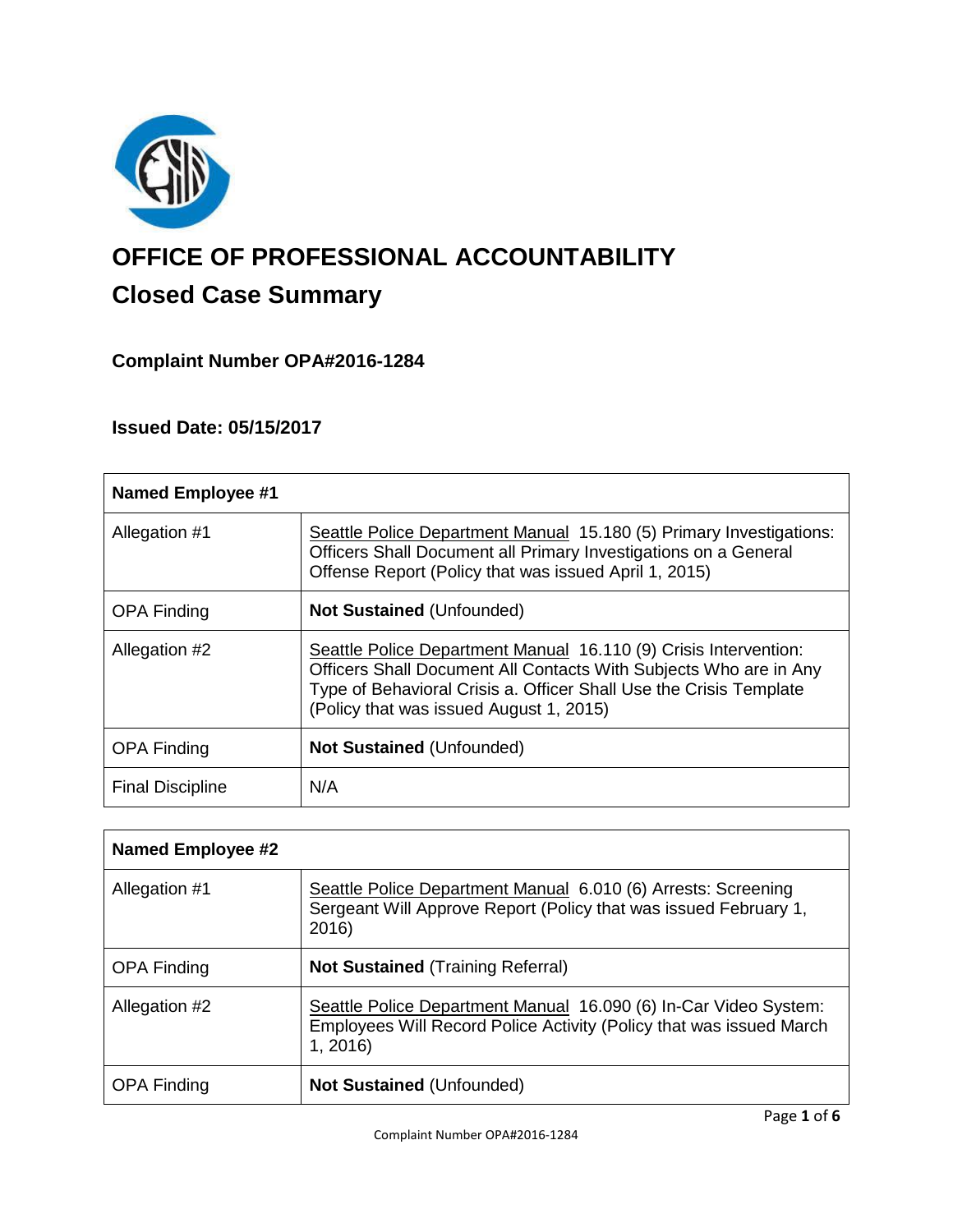| Allegation #3           | Seattle Police Department Manual 15.370 (1) Sexual Assault<br>Investigation: Patrol Sergeants Screen Reports of Sexual Assault to<br>Determine Police Response (Policy that was issued January 15,<br>2014) |
|-------------------------|-------------------------------------------------------------------------------------------------------------------------------------------------------------------------------------------------------------|
| <b>OPA Finding</b>      | <b>Not Sustained (Unfounded)</b>                                                                                                                                                                            |
| Allegation #4           | Seattle Police Department Manual 15.330 (15.330-PRO-1)<br>Responding to Threats & Assaults on Officers: Investigating Serious<br>Assaults on Officers (Policy that was issued October 1, 2015)              |
| <b>OPA Finding</b>      | <b>Not Sustained (Inconclusive)</b>                                                                                                                                                                         |
| <b>Final Discipline</b> | N/A                                                                                                                                                                                                         |

| <b>Named Employee #3</b> |                                                                                                                                                                                                             |
|--------------------------|-------------------------------------------------------------------------------------------------------------------------------------------------------------------------------------------------------------|
| Allegation #1            | Seattle Police Department Manual 15.370 (1) Sexual Assault<br>Investigation: Patrol Sergeants Screen Reports of Sexual Assault to<br>Determine Police Response (Policy that was issued January 15,<br>2014) |
| <b>OPA Finding</b>       | Not Sustained (Unfounded)                                                                                                                                                                                   |
| Allegation #2            | Seattle Police Department Manual 15.330 (15.330-PRO-1)<br>Responding to Threats & Assaults on Officers: Investigating Serious<br>Assaults on Officers (Policy that was issued October 1, 2015)              |
| <b>OPA Finding</b>       | <b>Not Sustained (Unfounded)</b>                                                                                                                                                                            |
| <b>Final Discipline</b>  | N/A                                                                                                                                                                                                         |

# **INCIDENT SYNOPSIS**

Named Employee #1 responded to a call of a juvenile runaway (subject), which ended in the arrest of the subject. Named Employee #2 screened the call and the arrest, and Named Employee #3 approved the General Offense Report (GOR).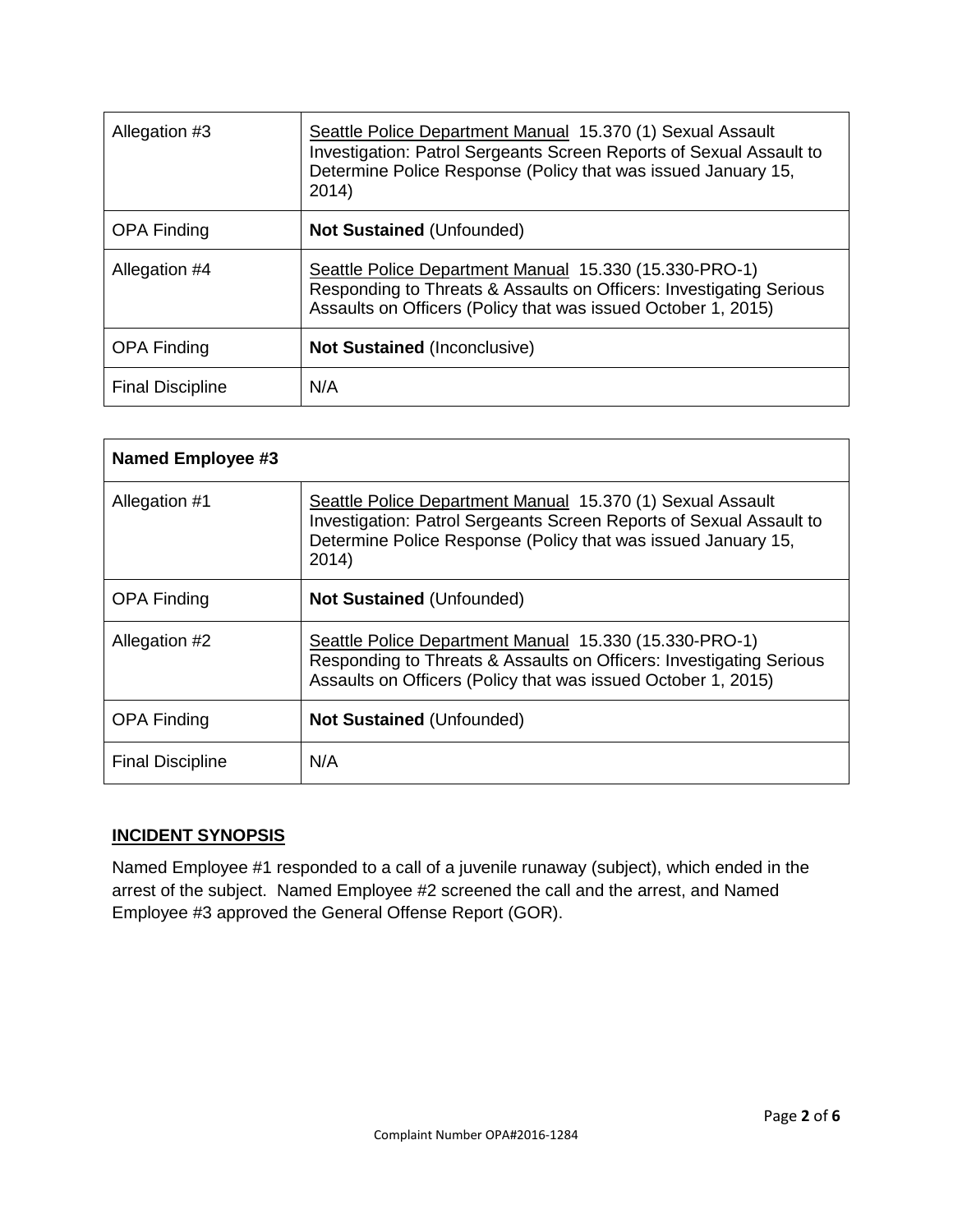## **COMPLAINT**

The complainant, the Force Review Board, alleged that the Named Employees potentially violated the following manual sections:

Named Employee #1 did not complete the crisis template which was required based on the statements the subject made to officers during this incident and failed to be complete, thorough and accurate when writing the GOR by omitting various things that were done and occurred during the course of the incident, including, but not limited to assaults on two of the other responding officers.

Named Employee #2 did not (1) review and approve the GO report, (2) complete Sergeant's arrest screening template required and (3) notify a Lieutenant of the allegation of assault on an officer. Additionally, during review, OPA discovered the Named Employee did not activate his In-Car Video (ICV) as soon as he became involved with the call, and only captured a portion of the call.

Named Employee #3 did not notify the Sexual Assault Unit of a sexual assault complaint, and it was unclear if this Named Employee was also responsible for reviewing and approving the GO report.

## **INVESTIGATION**

The OPA investigation included the following actions:

- 1. Review of the complaint memo
- 2. Search for and review of all relevant records and other evidence
- 3. Review of In-Car Videos (ICV)
- 4. Interviews of SPD employees

#### **ANALYSIS AND CONCLUSION**

This allegation has to do with Named Employee #1 not having addressed in his GOR the fact the subject told other officers that the subject had been sexually molested by an adult relative sometime in the past. The preponderance of the evidence supported the conclusion that Named Employee #1 was not aware of these statements by the subject at the time he completed the GOR.

This allegation has to do with Named Employee #1 not having completed a Crisis Template as part of the GOR he submitted, given that the subject told other officers that the subject wanted to kill herself. The preponderance of the evidence supported the conclusion that Named Employee #1 was not aware of these statements by the subject at the time he completed the GOR.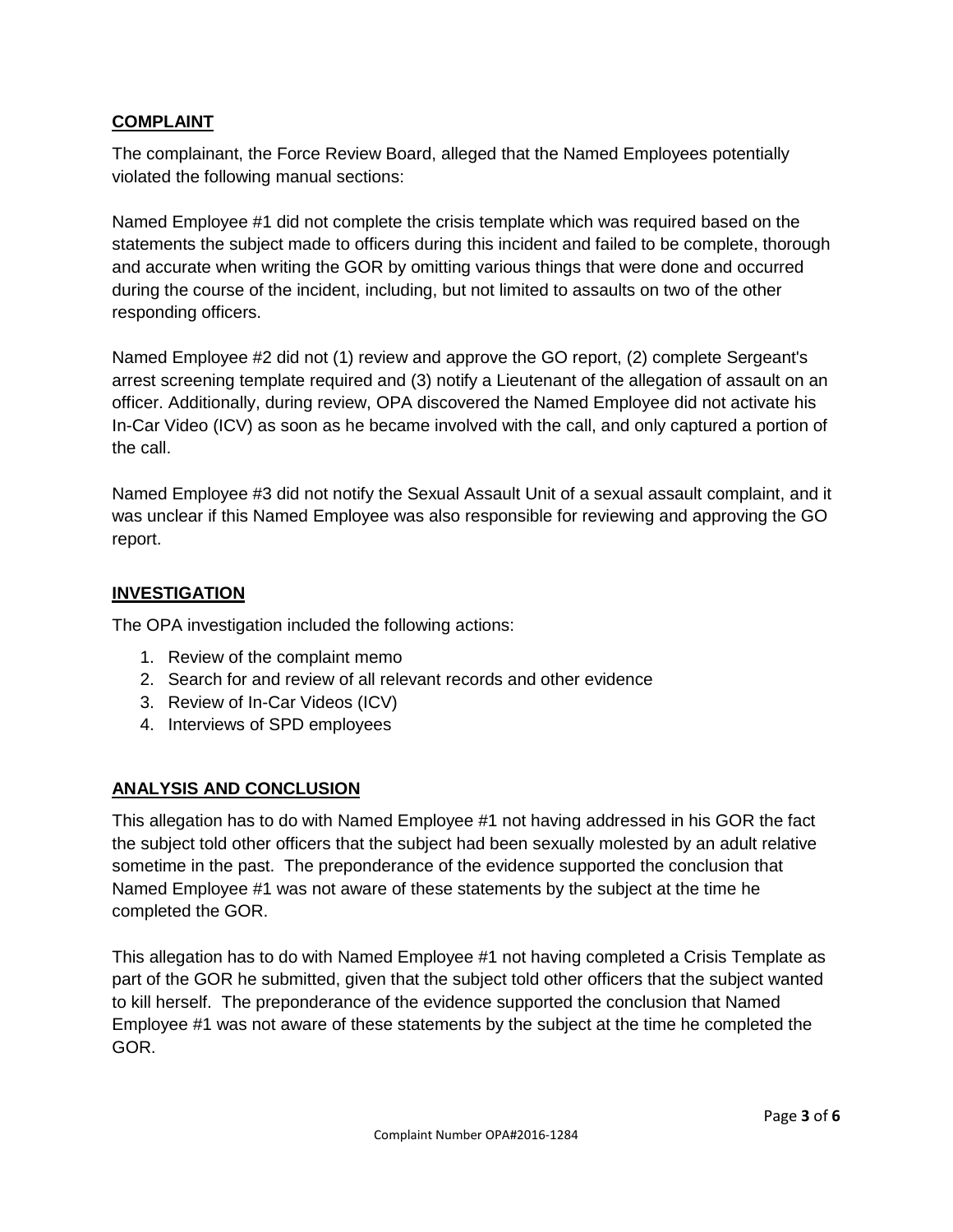The evidence from this investigation showed that Named Employee #2, a supervisor, did not approve the GOR related to this incident before the end of the shift that day, nor did he approve it the following day when Named Employee #2 was on duty, even though Named Employee #2 was the supervisor who screened the arrest. In addition, the evidence appeared to indicate that Named Employee #2 did not make any arrangements with another supervisor to approve the report in his place. As a result, a different sergeant (Named Employee #3) who saw the report waiting in the approval queue two days after the incident, took care of the approval without the necessary background information about the incident needed to conduct an appropriate review. In addition, the evidence showed that Named Employee #1 failed to complete an Arrest Screening Supplemental, even though he was the supervisor who screened that arrest. While OPA understands that circumstances and the rush of many different priorities can make it difficult for supervisors to keep track of administrative obligations such as this, it is also important that supervisors thoroughly review their officers' reports to make certain the law and policy are being followed. This is especially important in cases involving an arrest.

The preponderance of the evidence from this investigation showed that Named Employee #2 was not required under this policy to activate his ICV because the incident took place in a precinct holding cell and Named Employee #2 did not leave the precinct during the shift.

The preponderance of the evidence from this investigation showed that Named Employee #2 was unaware of the statements made by the subject regarding a past sexual assault. For this reason, Named Employee #2 was under no obligation to conduct a screening as required by this policy.

There was not a preponderance of evidence to either prove or disprove the allegation that Named Employee #2 failed to follow policy and make his Chain of Command aware of the assault on an officer by the subject.

The preponderance of the evidence from this investigation showed that Named Employee #3 merely approved the GOR submitted by Named Employee #1; he did not read or review it. Named Employee #3 approved the report because he noticed there had been an arrest and the report had been sitting in the approval queue for a couple of days. He merely approved the report so it could be made available for those who needed it for their duties. Since Named Employee #3 did not read the report, he was unaware of the statements made by the subject regarding a past sexual assault, or the assault on an officer by the subject. For this reason, Named Employee #3 was under no obligation to conduct a screening as required by these policies.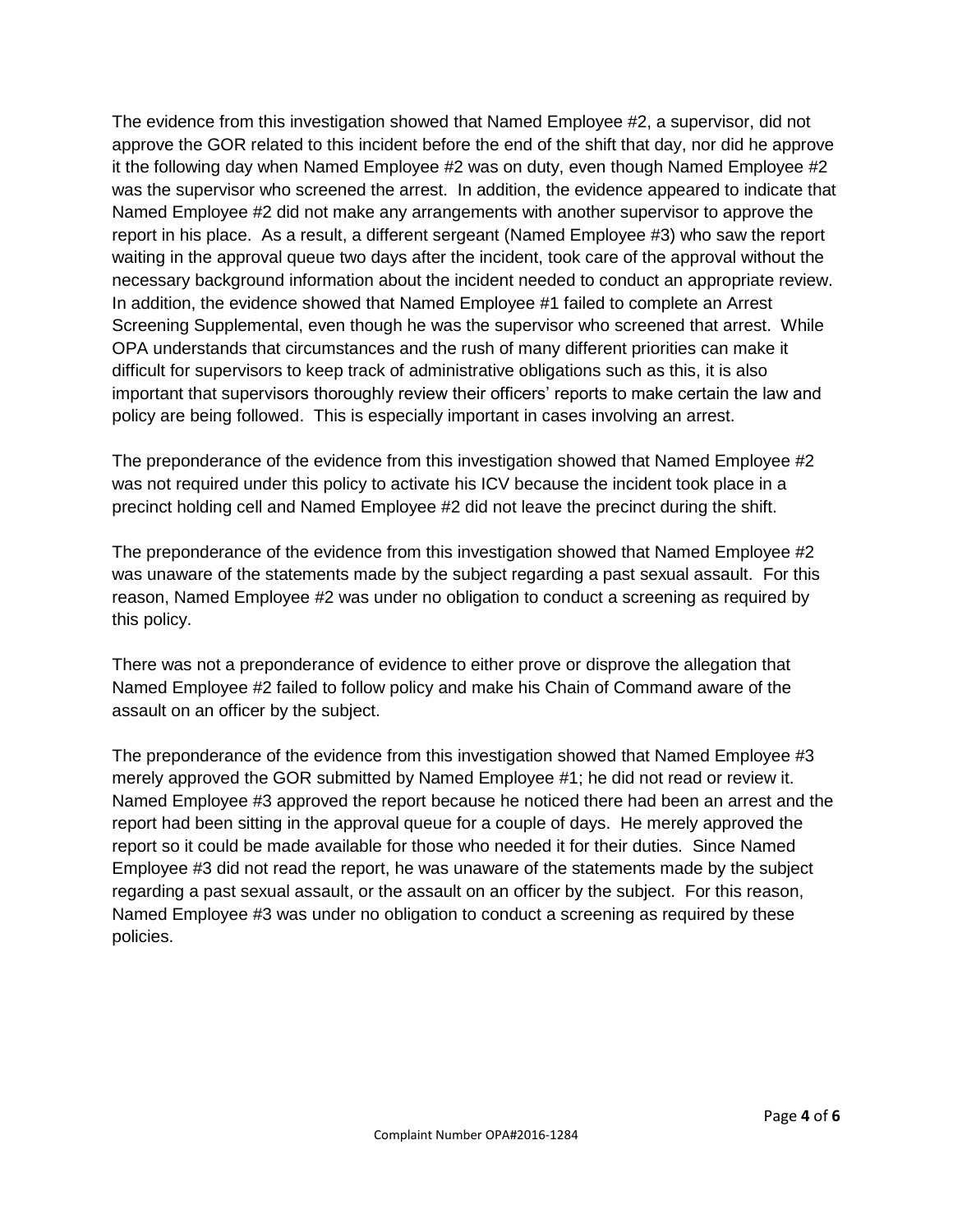## **FINDINGS**

#### **Named Employee #1**

#### Allegation #1

The preponderance of the evidence supported the conclusion that Named Employee #1 was not aware of these statements by the subject at the time he completed the GOR. Therefore a finding of **Not Sustained** (Unfounded) was issued for *Primary Investigations: Officers Shall Document all Primary Investigations on a General Offense Report.*

#### Allegation #2

The preponderance of the evidence supported the conclusion that Named Employee #1 was not aware of these statements by the subject at the time he completed the GOR. Therefore a finding of **Not Sustained** (Unfounded) was issued for *Crisis Intervention: Officers Shall Document All Contacts With Subjects Who are in Any Type of Behavioral Crisis a. Officer Shall Use the Crisis Template.*

#### **Named Employee #2**

#### Allegation #1

The evidence showed that the Named Employee would benefit from additional training. Therefore a finding of **Not Sustained** (Training Referral) was issued for *Arrests: Screening Sergeant Will Approve Report.*

**Required Training:** Named Employee #2 should receive clear and unambiguous counseling and direction from his supervisor regarding their expectations concerning his duty to review and approve arrest reports submitted by the officers under his supervision, as well as to complete all required documentation, such as an Arrest Screening Supplemental.

#### Allegation #2

The preponderance of the evidence showed that Named Employee #2 was not required under this policy to activate his ICV. Therefore a finding of **Not Sustained** (Unfounded) was issued for *In-Car Video System: Employees Will Record Police Activity.*

#### Allegation #3

The preponderance of the evidence showed that Named Employee #2 was unaware of the statements made by the subject regarding a past sexual assault. Therefore a finding of **Not Sustained** (Unfounded) was issued for *Sexual Assault Investigation: Patrol Sergeants Screen Reports of Sexual Assault to Determine Police Response.*

#### Allegation #4

There was not a preponderance of evidence to either prove or disprove the allegation. Therefore a finding of **Not Sustained** (Inconclusive) was issued for *Responding to Threats & Assaults on Officers: Investigating Serious Assaults on Officers.*